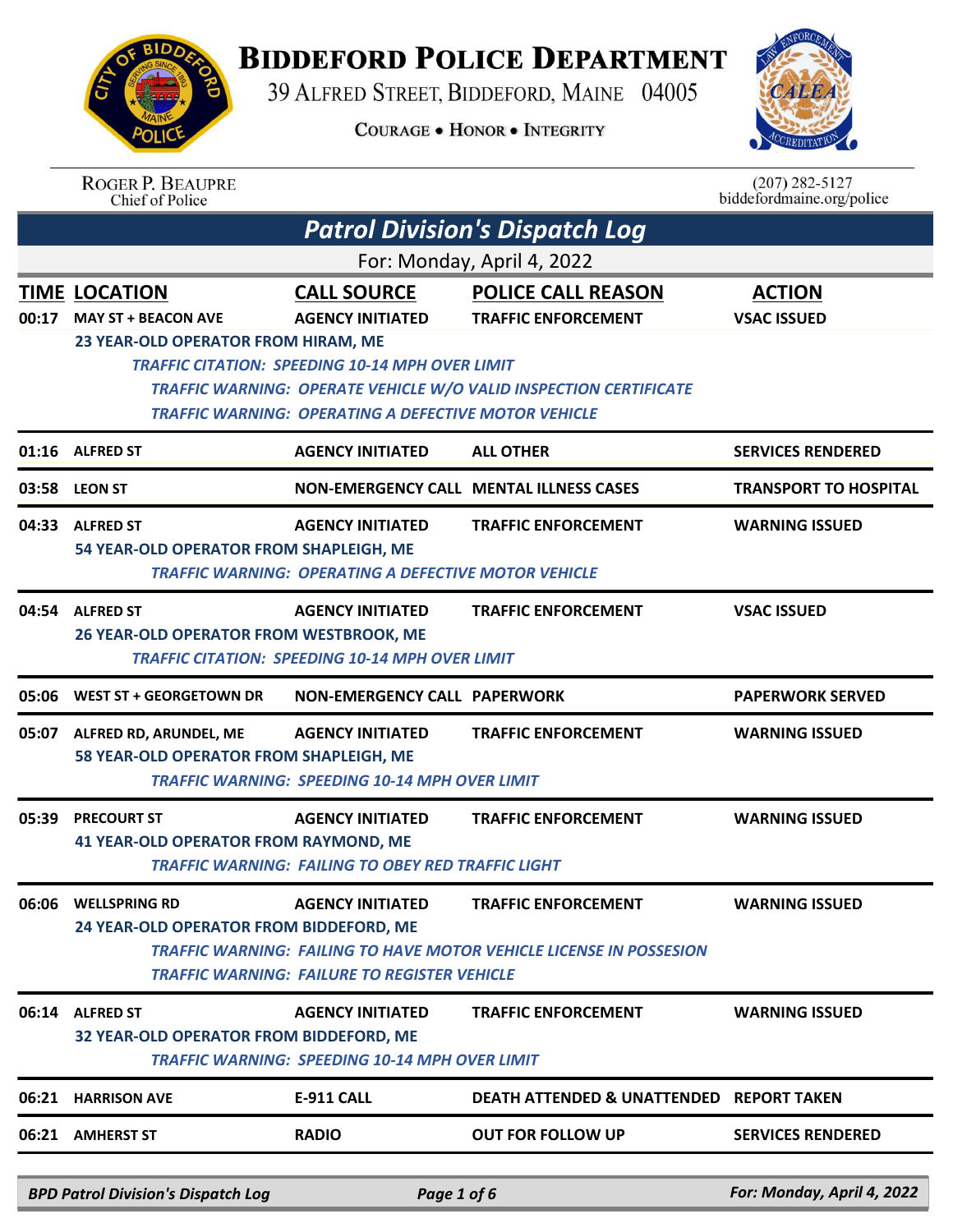|       | <b>TIME LOCATION</b><br>06:52 ALFRED ST                                                                                                                                                                                                                                      | <b>CALL SOURCE</b><br><b>WALK-IN AT STATION</b>                                  | <b>POLICE CALL REASON</b><br><b>DRUG BOX</b>                                                     | <b>ACTION</b><br><b>SERVICES RENDERED</b> |
|-------|------------------------------------------------------------------------------------------------------------------------------------------------------------------------------------------------------------------------------------------------------------------------------|----------------------------------------------------------------------------------|--------------------------------------------------------------------------------------------------|-------------------------------------------|
|       | 06:54 ALFRED ST + MT VERNON ST<br>29 YEAR-OLD OPERATOR FROM SCARBOROUGH, ME                                                                                                                                                                                                  | <b>AGENCY INITIATED</b><br><b>TRAFFIC WARNING: FAILURE TO REGISTER VEHICLE</b>   | <b>TRAFFIC ENFORCEMENT</b>                                                                       | <b>WARNING ISSUED</b>                     |
|       | 07:03 ELM ST + CUTTS ST<br>47 YEAR-OLD OPERATOR FROM SACO, ME                                                                                                                                                                                                                | <b>AGENCY INITIATED</b>                                                          | <b>TRAFFIC ENFORCEMENT</b><br>TRAFFIC CITATION: OPERATE VEHICLE W/O VALID INSPECTION CERTIFICATE | <b>VSAC ISSUED</b>                        |
| 07:04 | <b>JOSHUA DR</b>                                                                                                                                                                                                                                                             | NON-EMERGENCY CALL PARKING COMPLAINT                                             |                                                                                                  | <b>SERVICES RENDERED</b>                  |
| 07:18 | <b>MAIN ST</b><br>19 YEAR-OLD OPERATOR FROM BIDDEFORD, ME                                                                                                                                                                                                                    | <b>AGENCY INITIATED</b>                                                          | <b>TRAFFIC ENFORCEMENT</b><br>TRAFFIC WARNING: OPERATE VEHICLE W/O VALID INSPECTION CERTIFICATE  | <b>WARNING ISSUED</b>                     |
|       | 07:23 MAY ST + SOUTH ST<br>32 YEAR-OLD OPERATOR FROM HOLLIS, ME                                                                                                                                                                                                              | <b>AGENCY INITIATED</b><br><b>TRAFFIC WARNING: SPEEDING 1-9 MPH OVER LIMIT</b>   | <b>TRAFFIC ENFORCEMENT</b><br>TRAFFIC CITATION: OPERATE VEHICLE W/O VALID INSPECTION CERTIFICATE | <b>VSAC ISSUED</b>                        |
|       | 07:31 GREEN ST                                                                                                                                                                                                                                                               | <b>AGENCY INITIATED</b>                                                          | <b>PAPERWORK</b>                                                                                 | <b>PAPERWORK SERVED</b>                   |
| 07:33 | <b>MAY ST</b><br>36 YEAR-OLD OPERATOR FROM BIDDEFORD, ME                                                                                                                                                                                                                     | <b>AGENCY INITIATED</b><br><b>TRAFFIC WARNING: SPEEDING 10-14 MPH OVER LIMIT</b> | <b>TRAFFIC ENFORCEMENT</b>                                                                       | <b>WARNING ISSUED</b>                     |
| 07:42 | <b>ELM ST</b><br>38 YEAR-OLD OPERATOR FROM BRIDGEWATER, MA                                                                                                                                                                                                                   | <b>AGENCY INITIATED</b><br><b>TRAFFIC WARNING: SPEEDING 10-14 MPH OVER LIMIT</b> | <b>TRAFFIC ENFORCEMENT</b>                                                                       | <b>WARNING ISSUED</b>                     |
| 07:50 | <b>MAIN ST</b><br>35 YEAR-OLD OPERATOR FROM LYMAN, ME                                                                                                                                                                                                                        | <b>AGENCY INITIATED</b><br><b>TRAFFIC WARNING: SPEEDING 10-14 MPH OVER LIMIT</b> | <b>TRAFFIC ENFORCEMENT</b>                                                                       | <b>WARNING ISSUED</b>                     |
|       | 07:58 CHICOPEE LN                                                                                                                                                                                                                                                            | <b>E-911 CALL</b>                                                                | 911 MISUSE                                                                                       | <b>SERVICES RENDERED</b>                  |
| 07:59 | <b>MORIN ST</b>                                                                                                                                                                                                                                                              | <b>E-911 CALL</b>                                                                | <b>VEHICLE CRASH - POLICE ONLY</b>                                                               | <b>REPORT TAKEN</b>                       |
|       | 08:01 SOUTH ST<br><b>AGENCY INITIATED</b><br><b>TRAFFIC ENFORCEMENT</b><br><b>WARNING ISSUED</b><br><b>66 YEAR-OLD OPERATOR FROM LYMAN, ME</b><br>TRAFFIC WARNING: OPERATE VEHICLE W/O VALID INSPECTION CERTIFICATE<br><b>TRAFFIC WARNING: SPEEDING 10-14 MPH OVER LIMIT</b> |                                                                                  |                                                                                                  |                                           |
|       | 08:10 SOUTH ST<br><b>40 YEAR-OLD OPERATOR FROM DAYTON, ME</b>                                                                                                                                                                                                                | <b>AGENCY INITIATED</b><br><b>TRAFFIC WARNING: SPEEDING 10-14 MPH OVER LIMIT</b> | <b>TRAFFIC ENFORCEMENT</b>                                                                       | <b>WARNING ISSUED</b>                     |
|       | 08:16 SOUTH ST + HAYFIELD RD<br>29 YEAR-OLD OPERATOR FROM DAYTON, ME                                                                                                                                                                                                         | <b>AGENCY INITIATED</b><br><b>TRAFFIC WARNING: SPEEDING 10-14 MPH OVER LIMIT</b> | <b>TRAFFIC ENFORCEMENT</b>                                                                       | <b>WARNING ISSUED</b>                     |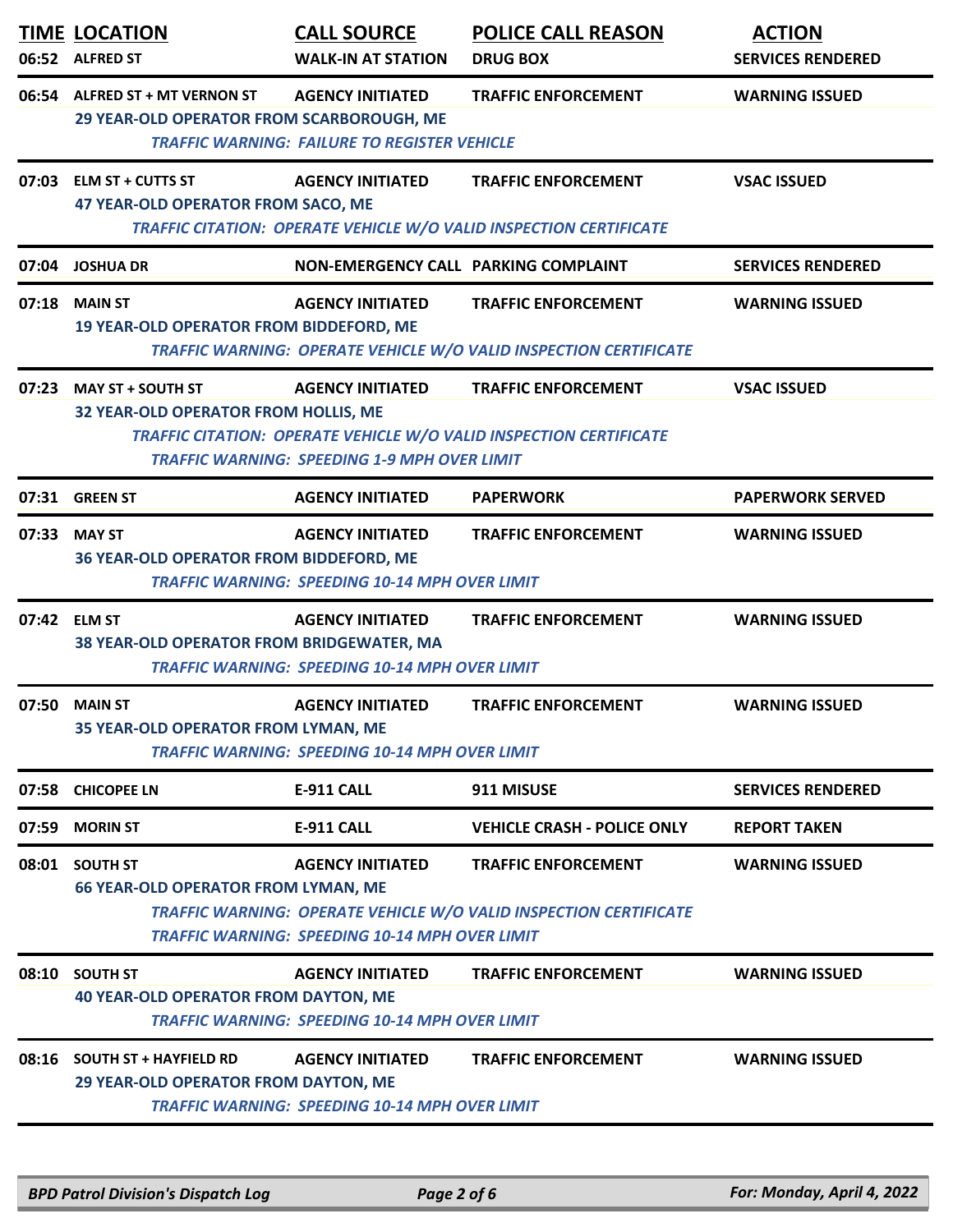| 08:23         | <b>TIME LOCATION</b><br><b>SOUTH ST + OLD HOLLIS RD</b><br>18 YEAR-OLD OPERATOR FROM EAST WATERBORO, ME                                                                                                                                                                        | <b>CALL SOURCE</b><br><b>AGENCY INITIATED</b><br><b>TRAFFIC WARNING: SPEEDING 1-9 MPH OVER LIMIT</b> | <b>POLICE CALL REASON</b><br><b>TRAFFIC ENFORCEMENT</b><br><b>TRAFFIC WARNING: IMPROPERLY OPERATING MOTOR VEHICLE IN LANES</b>                                                | <b>ACTION</b><br><b>WARNING ISSUED</b> |  |
|---------------|--------------------------------------------------------------------------------------------------------------------------------------------------------------------------------------------------------------------------------------------------------------------------------|------------------------------------------------------------------------------------------------------|-------------------------------------------------------------------------------------------------------------------------------------------------------------------------------|----------------------------------------|--|
|               | 08:30 SOUTH ST + HAYFIELD RD<br>26 YEAR-OLD OPERATOR FROM SACO, ME                                                                                                                                                                                                             | <b>AGENCY INITIATED</b><br><b>TRAFFIC CITATION: SPEEDING 10-14 MPH OVER LIMIT</b>                    | <b>TRAFFIC ENFORCEMENT</b>                                                                                                                                                    | <b>VSAC ISSUED</b>                     |  |
|               | 08:43 SOUTH ST<br>21 YEAR-OLD OPERATOR FROM GORHAM, ME                                                                                                                                                                                                                         | <b>AGENCY INITIATED</b>                                                                              | <b>TRAFFIC ENFORCEMENT</b><br>TRAFFIC CITATION: OPERATE VEHICLE W/O VALID INSPECTION CERTIFICATE                                                                              | <b>VSAC ISSUED</b>                     |  |
|               | 08:58 SOUTH ST + COUNTRY DR<br>23 YEAR-OLD OPERATOR FROM SANFORD, ME                                                                                                                                                                                                           | <b>AGENCY INITIATED</b><br><b>TRAFFIC CITATION: SPEEDING 10-14 MPH OVER LIMIT</b>                    | <b>TRAFFIC ENFORCEMENT</b>                                                                                                                                                    | <b>VSAC ISSUED</b>                     |  |
| 09:13 HILL ST |                                                                                                                                                                                                                                                                                | <b>AGENCY INITIATED</b>                                                                              | <b>COMMUNITY ENGAGEMENT</b>                                                                                                                                                   | <b>SERVICES RENDERED</b>               |  |
|               | 09:14 GRANITE ST                                                                                                                                                                                                                                                               | <b>NON-EMERGENCY CALL JUVENILE OFFENSES</b>                                                          |                                                                                                                                                                               | <b>SERVICES RENDERED</b>               |  |
|               | 09:15 FOSS ST + POOL ST                                                                                                                                                                                                                                                        | NON-EMERGENCY CALL DISTURBANCE / NOISE                                                               |                                                                                                                                                                               | <b>SERVICES RENDERED</b>               |  |
|               | 09:18 SOUTH ST<br><b>AGENCY INITIATED</b><br><b>TRAFFIC ENFORCEMENT</b><br><b>WARNING ISSUED</b><br>38 YEAR-OLD OPERATOR FROM LYMAN, ME<br><b>TRAFFIC WARNING: FAILING TO HAVE MOTOR VEHICLE LICENSE IN POSSESION</b><br><b>TRAFFIC WARNING: SPEEDING 10-14 MPH OVER LIMIT</b> |                                                                                                      |                                                                                                                                                                               |                                        |  |
| 09:30         | <b>RIVER RD + SOUTH ST</b><br>23 YEAR-OLD OPERATOR FROM BIDDEFORD, ME                                                                                                                                                                                                          | <b>AGENCY INITIATED</b>                                                                              | <b>TRAFFIC ENFORCEMENT</b><br><b>TRAFFIC WARNING: OPERATE VEHICLE W/O VALID INSPECTION CERTIFICATE</b>                                                                        | <b>WARNING ISSUED</b>                  |  |
| 09:39         | <b>RIVER RD + SOUTH ST</b><br>38 YEAR-OLD OPERATOR FROM BIDDEFORD, ME                                                                                                                                                                                                          | <b>AGENCY INITIATED</b><br><b>TRAFFIC WARNING: SPEEDING 10-14 MPH OVER LIMIT</b>                     | <b>TRAFFIC ENFORCEMENT</b>                                                                                                                                                    | <b>WARNING ISSUED</b>                  |  |
| 09:51         | <b>EDWARDS AVE + ALFRED ST</b>                                                                                                                                                                                                                                                 |                                                                                                      | NON-EMERGENCY CALL VEHICLE CRASH - POLICE ONLY                                                                                                                                | <b>STATE FORM TAKEN</b>                |  |
| 09:51         | <b>GREEN ST</b>                                                                                                                                                                                                                                                                | <b>WALK-IN AT STATION</b>                                                                            | <b>FRAUD / SCAM</b>                                                                                                                                                           | <b>SERVICES RENDERED</b>               |  |
|               | 09:55 COLE RD + ELM ST<br>67 YEAR-OLD OPERATOR FROM BIDDEFORD, ME                                                                                                                                                                                                              | <b>AGENCY INITIATED</b><br><b>TRAFFIC WARNING: SPEEDING 10-14 MPH OVER LIMIT</b>                     | <b>TRAFFIC ENFORCEMENT</b><br>TRAFFIC WARNING: OPERATE VEHICLE W/O VALID INSPECTION CERTIFICATE                                                                               | <b>WARNING ISSUED</b>                  |  |
|               | 09:58 SUMMER ST                                                                                                                                                                                                                                                                | <b>NON-EMERGENCY CALL CIVIL COMPLAINT</b>                                                            |                                                                                                                                                                               | <b>CIVIL COMPLAINT</b>                 |  |
| 10:08         | <b>PRECOURT ST + ELM ST</b>                                                                                                                                                                                                                                                    | <b>AGENCY INITIATED</b>                                                                              | <b>TRAFFIC ENFORCEMENT</b>                                                                                                                                                    | <b>NO ACTION REQUIRED</b>              |  |
| 10:13         | <b>ELM ST</b><br><b>35 YEAR-OLD OPERATOR FROM ARUNDEL, ME</b>                                                                                                                                                                                                                  | <b>AGENCY INITIATED</b>                                                                              | <b>TRAFFIC ENFORCEMENT</b><br><b>TRAFFIC WARNING: FAILURE TO DISPLAY FRONT REGISTRATION PLATE</b><br><b>TRAFFIC WARNING: OPERATE VEHICLE W/O VALID INSPECTION CERTIFICATE</b> | <b>WARNING ISSUED</b>                  |  |

*BPD Patrol Division's Dispatch Log Page 3 of 6 For: Monday, April 4, 2022*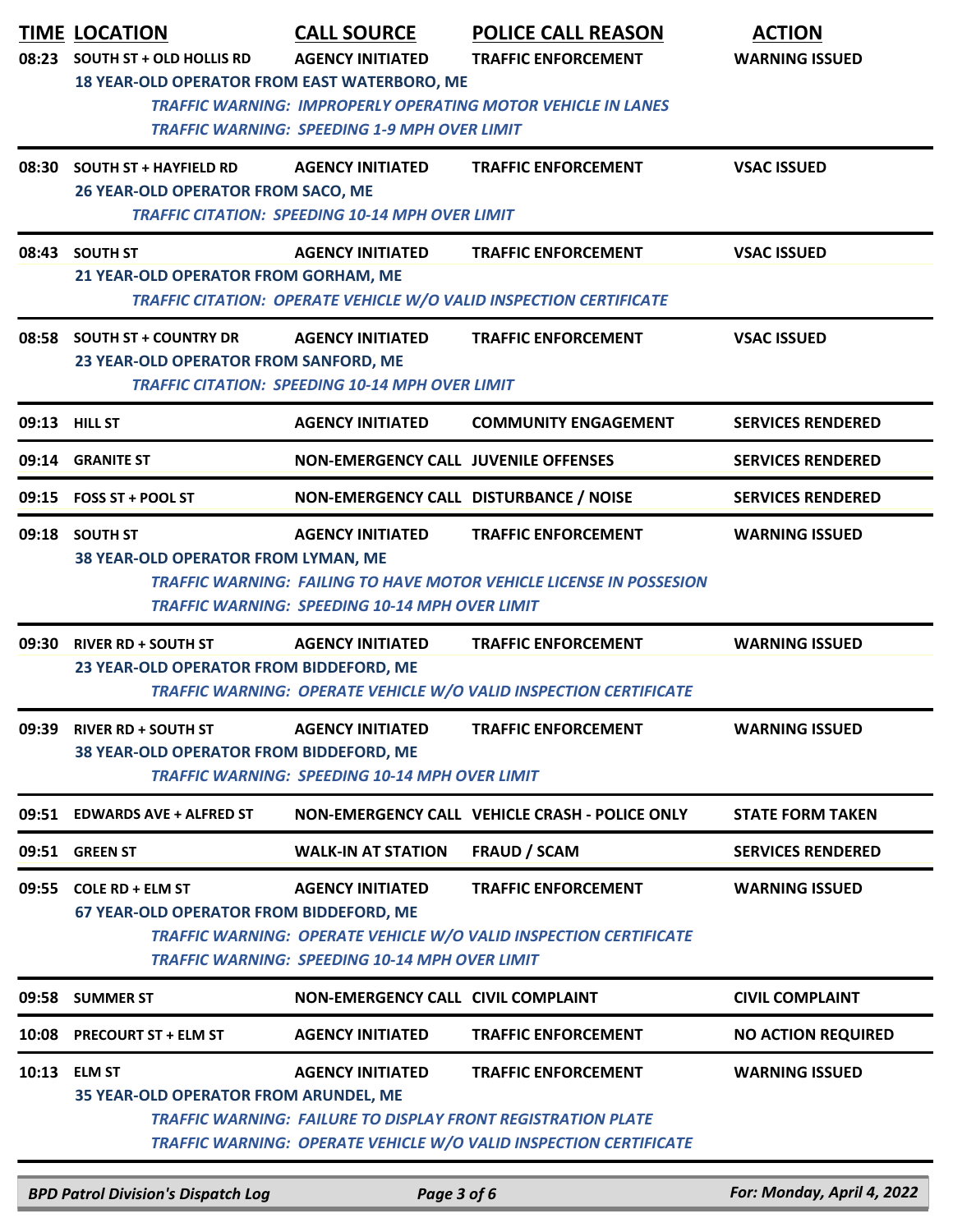|       | <b>TIME LOCATION</b><br>10:46 ALFRED ST + PORTER ST                                                                     | <b>CALL SOURCE</b><br><b>AGENCY INITIATED</b>                                    | <b>POLICE CALL REASON</b><br><b>TRAFFIC ENFORCEMENT</b>                                                  | <b>ACTION</b><br><b>WARNING ISSUED</b> |  |  |  |
|-------|-------------------------------------------------------------------------------------------------------------------------|----------------------------------------------------------------------------------|----------------------------------------------------------------------------------------------------------|----------------------------------------|--|--|--|
|       | <b>46 YEAR-OLD OPERATOR FROM ARUNDEL, ME</b><br>TRAFFIC WARNING: OPERATE VEHICLE W/O VALID INSPECTION CERTIFICATE       |                                                                                  |                                                                                                          |                                        |  |  |  |
|       | 10:48 ALFRED ST                                                                                                         | <b>WALK-IN AT STATION</b>                                                        | <b>FRAUD / SCAM</b>                                                                                      | <b>SERVICES RENDERED</b>               |  |  |  |
| 10:56 | <b>MAIN ST</b>                                                                                                          | <b>E-911 CALL</b>                                                                | <b>ASSIST: MEDICAL</b>                                                                                   | <b>TRANSPORT TO HOSPITAL</b>           |  |  |  |
| 10:59 | <b>MILE STRETCH RD</b>                                                                                                  | <b>NON-EMERGENCY CALL ALARM - POLICE</b>                                         |                                                                                                          | <b>FALSE ALARM</b>                     |  |  |  |
|       | 11:16 POOL ST                                                                                                           | NON-EMERGENCY CALL PAPERWORK                                                     |                                                                                                          | <b>SUMMONS ISSUED</b>                  |  |  |  |
|       | DEFENDANT: BRENDAN ROBERT DONOVAN  AGE: 73  RESIDENT OF: KENNEBUNKPORT, ME<br><b>CHARGE: PASSING STOPPED SCHOOL BUS</b> |                                                                                  |                                                                                                          |                                        |  |  |  |
|       | 11:16 CENTER ST                                                                                                         | <b>NON-EMERGENCY CALL CHECK WELFARE</b>                                          |                                                                                                          | <b>SERVICES RENDERED</b>               |  |  |  |
|       | 11:46 LAMBERT ST                                                                                                        | NON-EMERGENCY CALL FRAUD / SCAM                                                  |                                                                                                          | <b>SERVICES RENDERED</b>               |  |  |  |
|       | 11:58 GRAHAM ST                                                                                                         | <b>RADIO</b>                                                                     | <b>OUT FOR FOLLOW UP</b>                                                                                 | <b>SERVICES RENDERED</b>               |  |  |  |
|       | 12:49 ELM ST                                                                                                            | NON-EMERGENCY CALL TRESPASSING                                                   |                                                                                                          | <b>SUMMONS ISSUED</b>                  |  |  |  |
|       | <b>CHARGE: VIOLATING CONDITION OF RELEASE</b>                                                                           | <b>CHARGE: UNLAWFUL POSSESSION OF SCHEDULED DRUG</b>                             | DEFENDANT: AMANDA JEAN FIELDER  AGE: 31  RESIDENT OF: BIDDEFORD, ME                                      |                                        |  |  |  |
|       | 12:51 ARROWWOOD DR                                                                                                      | <b>WALK-IN AT STATION</b>                                                        | <b>FRAUD / SCAM</b>                                                                                      | <b>REPORT TAKEN</b>                    |  |  |  |
|       | 12:54 OLD DOGS LN                                                                                                       | <b>E-911 CALL</b>                                                                | 911 MISUSE                                                                                               | <b>SERVICES RENDERED</b>               |  |  |  |
|       | 13:59 CENTER ST                                                                                                         | <b>NON-EMERGENCY CALL CHECK WELFARE</b>                                          |                                                                                                          | <b>NEGATIVE CONTACT</b>                |  |  |  |
|       | 14:37 ELM ST                                                                                                            | <b>E-911 CALL</b>                                                                | ASSIST: VEHICLE CRASH - FIRE / EMS TRANSPORT TO HOSPITAL                                                 |                                        |  |  |  |
|       | 15:08 ELM ST                                                                                                            | <b>NON-EMERGENCY CALL ALL OTHER</b>                                              |                                                                                                          | <b>SERVICES RENDERED</b>               |  |  |  |
|       | 15:20 ELM ST                                                                                                            | <b>AGENCY INITIATED</b>                                                          | <b>OUT FOR FOLLOW UP</b>                                                                                 | <b>SERVICES RENDERED</b>               |  |  |  |
| 15:20 | ALFRED ST + BIDDEFORD GATEW E-911 CALL                                                                                  |                                                                                  | <b>VEHICLE CRASH - POLICE ONLY</b>                                                                       | <b>STATE FORM TAKEN</b>                |  |  |  |
| 15:25 | <b>MAPLEWOOD AVE</b>                                                                                                    | <b>NON-EMERGENCY CALL SUSPICION</b>                                              |                                                                                                          | <b>REPORT TAKEN</b>                    |  |  |  |
|       | 15:27 ELM ST<br>39 YEAR-OLD OPERATOR FROM BIDDEFORD, ME                                                                 | <b>AGENCY INITIATED</b><br><b>TRAFFIC WARNING: FAILURE TO REGISTER VEHICLE</b>   | <b>TRAFFIC ENFORCEMENT</b><br><b>TRAFFIC WARNING: OPERATE VEHICLE W/O VALID INSPECTION CERTIFICATE</b>   | <b>WARNING ISSUED</b>                  |  |  |  |
|       | 15:41 TIGER WAY<br>59 YEAR-OLD OPERATOR FROM BIDDEFORD, ME                                                              | <b>AGENCY INITIATED</b><br><b>TRAFFIC WARNING: SPEEDING 10-14 MPH OVER LIMIT</b> | <b>TRAFFIC ENFORCEMENT</b><br><b>TRAFFIC WARNING: FAILING TO NOTIFY STATE OF NAME AND ADDRESS CHANGE</b> | <b>WARNING ISSUED</b>                  |  |  |  |
|       | 15:50 SACO FALLS WAY                                                                                                    | NON-EMERGENCY CALL FRAUD / SCAM                                                  |                                                                                                          | <b>SERVICES RENDERED</b>               |  |  |  |
|       |                                                                                                                         |                                                                                  |                                                                                                          |                                        |  |  |  |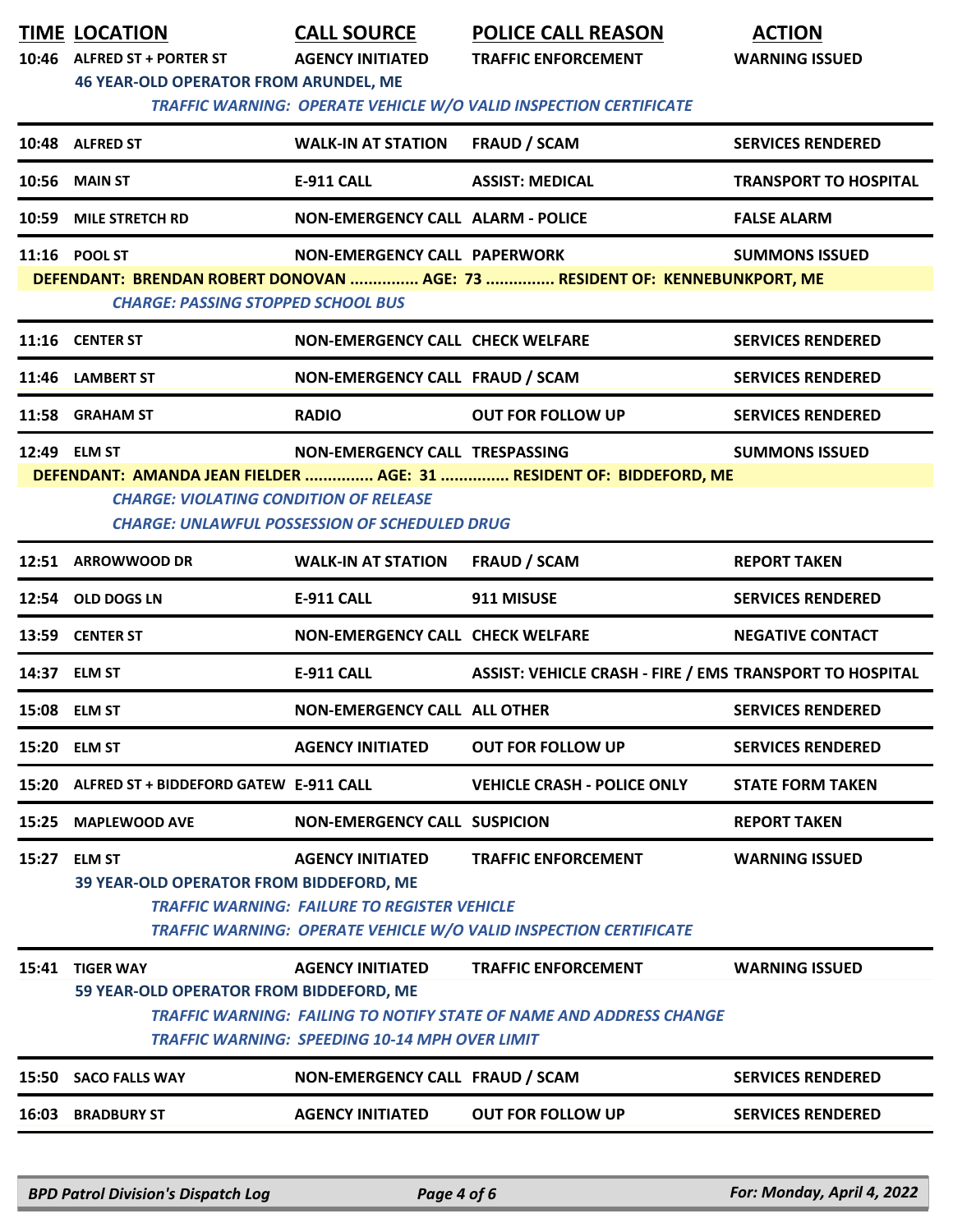|       | <b>TIME LOCATION</b><br>16:04 WEST ST<br>58 YEAR-OLD OPERATOR FROM LEBANON, ME | <b>CALL SOURCE</b><br><b>AGENCY INITIATED</b><br><b>TRAFFIC WARNING: FAILURE TO REGISTER VEHICLE</b> | <b>POLICE CALL REASON</b><br><b>TRAFFIC ENFORCEMENT</b>                                                                                                                                                                                                        | <b>ACTION</b><br><b>WARNING ISSUED</b> |
|-------|--------------------------------------------------------------------------------|------------------------------------------------------------------------------------------------------|----------------------------------------------------------------------------------------------------------------------------------------------------------------------------------------------------------------------------------------------------------------|----------------------------------------|
|       | 16:12 ALFRED ST<br>29 YEAR-OLD OPERATOR FROM SPRINGVALE, ME                    | <b>AGENCY INITIATED</b>                                                                              | <b>TRAFFIC ENFORCEMENT</b><br>TRAFFIC WARNING: OPERATE VEHICLE W/O VALID INSPECTION CERTIFICATE<br><b>TRAFFIC WARNING: OPERATING VEHICLE WITH INADEQUATE BRAKE LIGHTS</b>                                                                                      | <b>WARNING ISSUED</b>                  |
|       | 16:26 SOUTH ST<br>32 YEAR-OLD OPERATOR FROM BIDDEFORD, ME                      | <b>AGENCY INITIATED</b><br><b>TRAFFIC WARNING: SPEEDING 10-14 MPH OVER LIMIT</b>                     | <b>TRAFFIC ENFORCEMENT</b>                                                                                                                                                                                                                                     | <b>WARNING ISSUED</b>                  |
|       | 16:32 AMHERST ST                                                               | <b>AGENCY INITIATED</b>                                                                              | <b>WARRANT ARREST</b>                                                                                                                                                                                                                                          | <b>NEGATIVE CONTACT</b>                |
|       | 16:33 ELM ST<br>35 YEAR-OLD OPERATOR FROM BIDDEFORD, ME                        | <b>AGENCY INITIATED</b>                                                                              | <b>TRAFFIC ENFORCEMENT</b><br><b>TRAFFIC WARNING: FAILING TO NOTIFY STATE OF NAME AND ADDRESS CHANGE</b><br>TRAFFIC WARNING: OPERATING VEHICLE WITH INADEQUATE BRAKE LIGHTS<br><b>TRAFFIC WARNING: USE OF HANDHELD DEVICE WHILE OPERATING MV (1ST OFFENSE)</b> | <b>WARNING ISSUED</b>                  |
|       | 16:41 SOUTH ST<br>39 YEAR-OLD OPERATOR FROM SACO, ME                           | <b>AGENCY INITIATED</b><br><b>TRAFFIC WARNING: SPEEDING 10-14 MPH OVER LIMIT</b>                     | <b>TRAFFIC ENFORCEMENT</b>                                                                                                                                                                                                                                     | <b>WARNING ISSUED</b>                  |
| 16:47 | <b>ALFRED ST + DENTAL AVE</b>                                                  | <b>AGENCY INITIATED</b>                                                                              | <b>DISABLED VEHICLE</b>                                                                                                                                                                                                                                        | <b>VEHICLE TOWED</b>                   |
|       | 16:47 SOUTH ST<br>39 YEAR-OLD OPERATOR FROM CORNISH, ME                        | <b>AGENCY INITIATED</b><br><b>TRAFFIC WARNING: SPEEDING 10-14 MPH OVER LIMIT</b>                     | <b>TRAFFIC ENFORCEMENT</b>                                                                                                                                                                                                                                     | <b>WARNING ISSUED</b>                  |
|       | 16:55 SULLIVAN ST                                                              | NON-EMERGENCY CALL ESCORTS / RELAYS                                                                  |                                                                                                                                                                                                                                                                | <b>SERVICES RENDERED</b>               |
|       | 16:56 WATER ST<br>31 YEAR-OLD OPERATOR FROM BIDDEFORD, ME                      | <b>AGENCY INITIATED</b>                                                                              | <b>TRAFFIC ENFORCEMENT</b><br><b>TRAFFIC WARNING: OPERATE VEHICLE W/O VALID INSPECTION CERTIFICATE</b>                                                                                                                                                         | <b>WARNING ISSUED</b>                  |
| 16:57 | MILLIKEN MILLS RD, SACO, ME                                                    | E-911 CALL                                                                                           | <b>911 CALL TRANSFER</b>                                                                                                                                                                                                                                       | <b>CALL TRANSFERRED</b>                |
| 17:36 | <b>WEST ST + MARION AVE</b><br>59 YEAR-OLD OPERATOR FROM PORTLAND, ME          | <b>AGENCY INITIATED</b><br><b>TRAFFIC WARNING: SPEEDING 10-14 MPH OVER LIMIT</b>                     | <b>TRAFFIC ENFORCEMENT</b>                                                                                                                                                                                                                                     | <b>WARNING ISSUED</b>                  |
| 17:52 | UNION ST + ELM ST<br><b>46 YEAR-OLD OPERATOR FROM KENNEBUNK, ME</b>            | <b>AGENCY INITIATED</b>                                                                              | <b>TRAFFIC ENFORCEMENT</b><br><b>TRAFFIC WARNING: OPERATING VEHICLE WITH INADEQUATE BRAKE LIGHTS</b>                                                                                                                                                           | <b>WARNING ISSUED</b>                  |
|       | 17:58 CLEAVES ST + LAFAYETTE ST                                                | <b>NON-EMERGENCY CALL BOLO</b>                                                                       |                                                                                                                                                                                                                                                                | <b>SERVICES RENDERED</b>               |
|       | 18:18 ALFRED ST                                                                | <b>AGENCY INITIATED</b>                                                                              | <b>ARTICLES LOST/FOUND</b>                                                                                                                                                                                                                                     | <b>REPORT TAKEN</b>                    |
|       |                                                                                |                                                                                                      |                                                                                                                                                                                                                                                                |                                        |